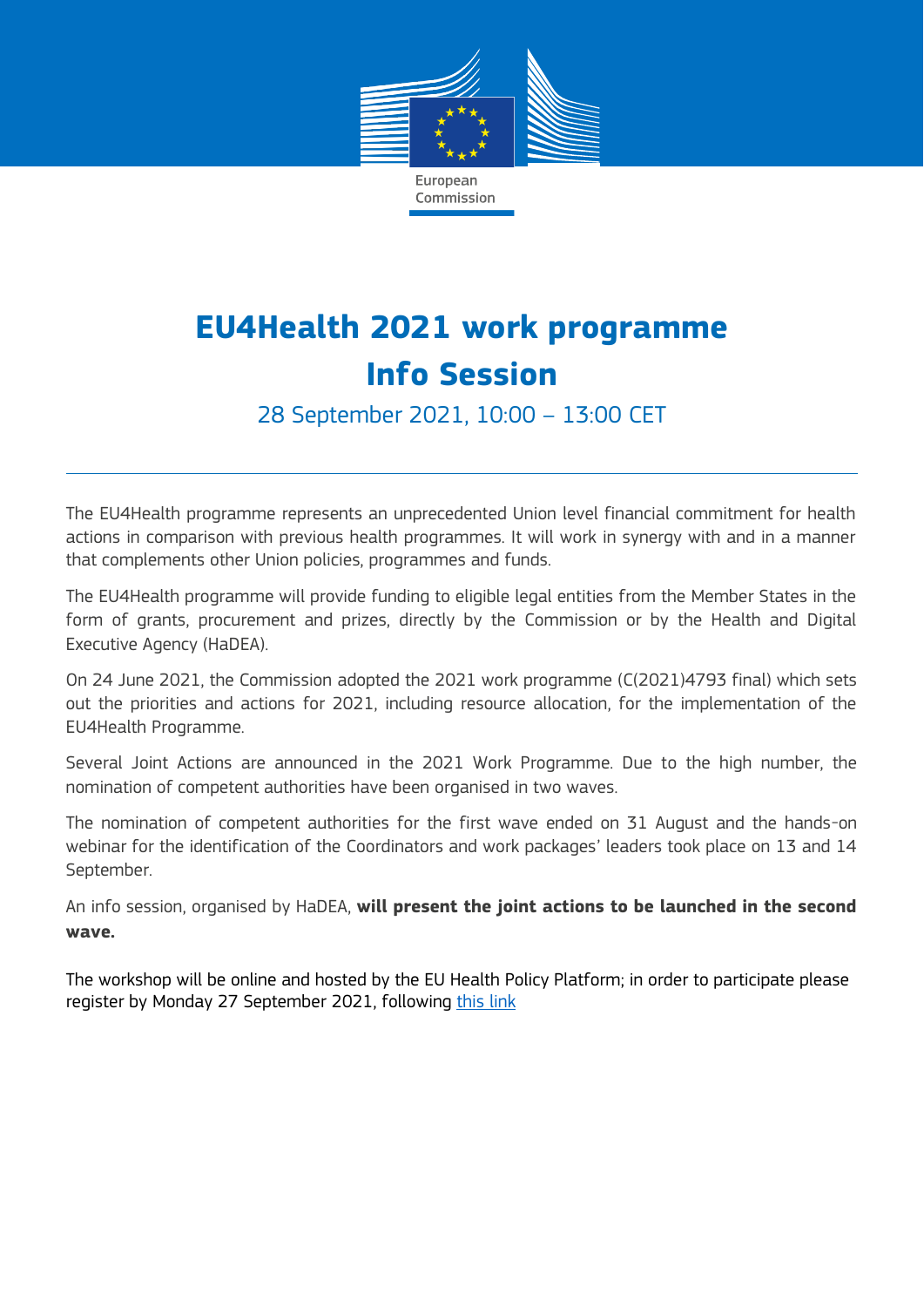## **Draft Agenda**

Event moderated by Florina TELEA, Head of Unit of EU4Health - HADEA

|             | <b>INTRODUCTION</b>                                                                                                                                                                                                                                                                                                                                                                                                                                                                                                                                                                                                                             |
|-------------|-------------------------------------------------------------------------------------------------------------------------------------------------------------------------------------------------------------------------------------------------------------------------------------------------------------------------------------------------------------------------------------------------------------------------------------------------------------------------------------------------------------------------------------------------------------------------------------------------------------------------------------------------|
| 10.00-10.05 | Welcome<br>Florina TELEA, Head of Unit of EU4Health - HADEA                                                                                                                                                                                                                                                                                                                                                                                                                                                                                                                                                                                     |
| 10.05-10.15 | <b>EU4Health Programme - 2021 work programme and timelines</b><br>Adrian Peres, Head of the EU4Health task force, DG SANTE, European<br>Commission                                                                                                                                                                                                                                                                                                                                                                                                                                                                                              |
|             | <b>DIRECT GRANTS TO MEMBER STATES' AUTHORITIES</b>                                                                                                                                                                                                                                                                                                                                                                                                                                                                                                                                                                                              |
|             | Introduction of the joint actions (second wave) followed by Q&A:                                                                                                                                                                                                                                                                                                                                                                                                                                                                                                                                                                                |
| 10.15-10-30 | EU4H-2021-JA-12: safety assessment cooperation and facilitated conduct<br>of clinical trials<br>Edit SZEPESSY (Unit B4 DG SANTE)                                                                                                                                                                                                                                                                                                                                                                                                                                                                                                                |
| 10.30-10.45 | EU4H-2021-JA-07: Union and national surveillance systems<br>Cinthia MENEL LEMOS and Dirk MEUSEL (Unit C3 DG SANTE)                                                                                                                                                                                                                                                                                                                                                                                                                                                                                                                              |
| 10:45-10.55 | EU4H-2021-JA-08.1: implementation of best practices and research results<br>on prevention of non-communicable diseases and risk factors - Thematic<br>area Diabetes<br>Milda CERNIAUSKAITE (Unit C1 DG SANTE)                                                                                                                                                                                                                                                                                                                                                                                                                                   |
| 10.55-11.05 | EU4H-2021-JA-08.2: implementation of best practices and research results<br>on prevention of non-communicable diseases and risk factors - Thematic<br>area Healthy Lifestyle<br>Milda CERNIAUSKAITE (Unit C1 DG SANTE):                                                                                                                                                                                                                                                                                                                                                                                                                         |
| 11.05-11.25 | EU4H-2021-JA-09: transfer of best practices in primary care<br>Loukianos GATZOULIS (Unit B1 DG SANTE)                                                                                                                                                                                                                                                                                                                                                                                                                                                                                                                                           |
| 11 25-11 40 | EU4H-2021-JA-10: health workforce to meet health challenges<br>forecasting and planning for workforce in the healthcare sector<br>Constantin-Ovidiu DUMITRESCU (Unit B1 DG SANTE)                                                                                                                                                                                                                                                                                                                                                                                                                                                               |
| 11.40-11.55 | EU4H-2021-JA-11: to promote quality of medicines and to increase<br>cooperation between the Member States and between the Union and third<br>countries through trainings, joint audits, reassessments and inspections<br>manufacturing and good distribution practices (GDP).<br>qood<br>on<br>Implementation of international mutual recognition agreements on<br>pharmaceutical good manufacturing practices (GMP) with the United<br>States, Switzerland, Australia, Japan, New Zealand, Canada, Israel, the<br>UK, and cooperation with third countries such as China and India<br>Dominique DE BACKER and Olivier GROSS (Unit B4 DG SANTE) |